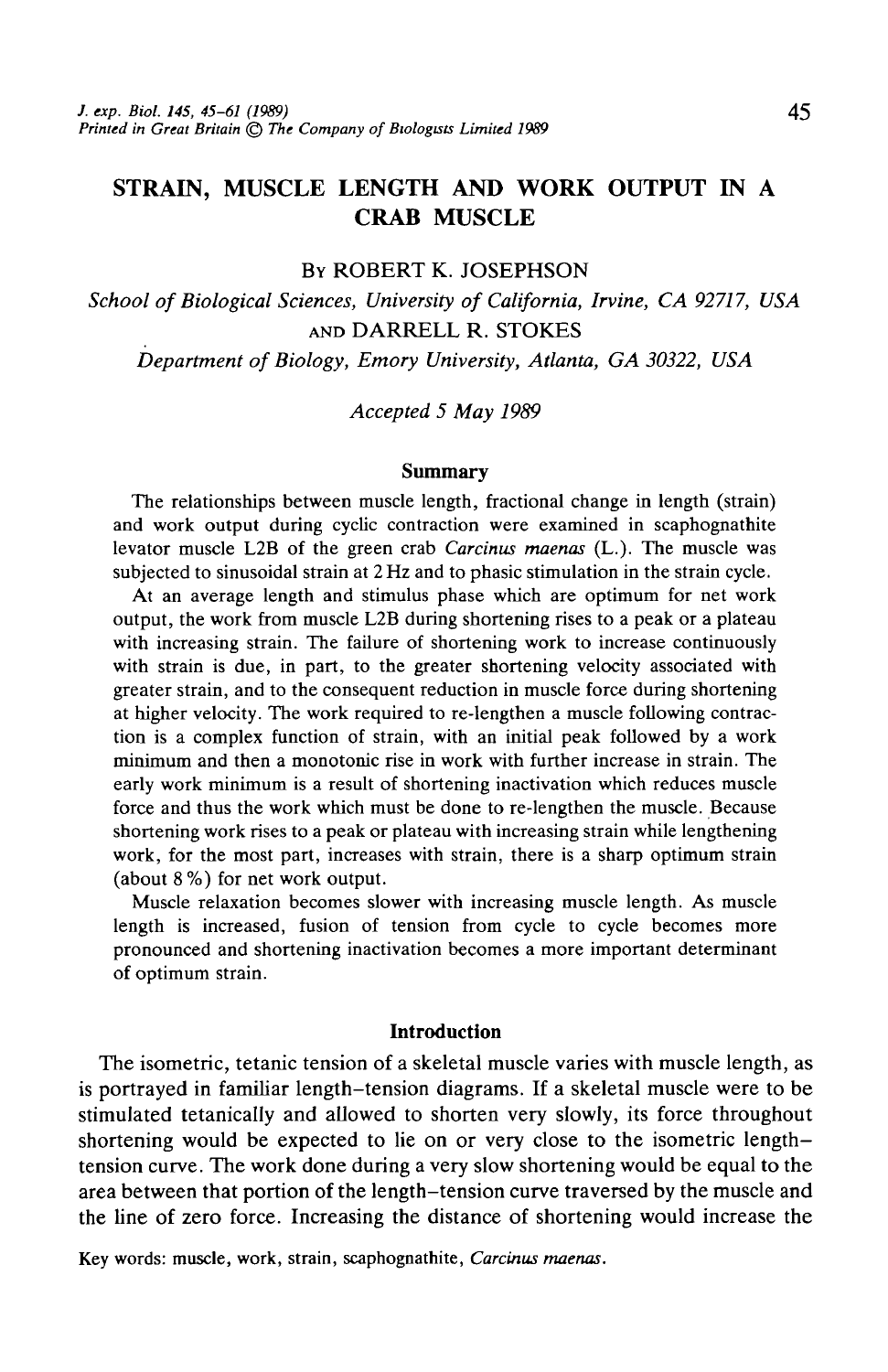amount of work done. Thus, the work output during very slow shortening is expected to increase monotonically with the amount of strain (= fractional length change).

Mechanical work output has been measured from muscles subjected to sinusoidal strain at frequencies approximating those of normal *in vivo* operation (e.g. Stokes & Josephson, 1988). If the muscle is stimulated phasically in the length cycle such that it is active and its tension is high during shortening whereas it is nearly or completely relaxed and its tension low during lengthening, the muscle does work on each shortening-lengthening cycle. The amount of work done under these conditions does not increase monotonically with the amplitude of the imposed strain. Rather, there is a distinct optimum strain for work output (see Fig. 1C). The value of the optimum strain varies with cycle frequency, muscle temperature and stimulation pattern (e.g. Josephson, 1985b; Stokes & Josephson, 1988; R. D. Stevenson & R. K. Josephson, unpublished results).

The presence of an optimum strain for work output during cyclic contraction has been demonstrated for a number of muscles, including katydid, locust and moth wing muscles (Josephson, 1985a,*b;* Mizisin & Josephson, 1987; R. D. Stevenson & R. K. Josephson, unpublished results), a crab respiratory muscle (Stokes & Josephson, 1988), the frog sartorius muscle (Stevens, 1988) and the rat diaphragm (Syme & Stevens, 1989). Indeed, it appears likely that an optimum strain for power output at any given operating frequency is a general feature of all muscles. It would be sensible, in the design of animals, for muscles to be attached to skeletal elements such that the length changes experienced by the muscles during critical activities involving power output are close to the optimum strain for the muscles. Thus, the optimum strain for muscle work output is likely to be an important evolutionary determinant of animal morphology.

That there is an optimum strain for work output is clear; why there should be an optimum strain is less so. This study considers the effects of strain on work output from a crab muscle. It will be shown that a number of factors contribute to the relationship between strain and work output; these include: the force-velocity relationship for the muscle, the length-tension relationship, passive compliance, shortening inactivation and length-dependent changes in time course of contraction.

# Materials and methods

The muscle used was scaphognathite levator L2B from the crab *Carcinus maenas.* The techniques used to prepare this muscle, to record its mechanical responses, and to measure its length, mass and area have been described previously (Josephson & Stokes, 1987; Stokes & Josephson, 1988). Muscle lengths were controlled and forces were measured with a Cambridge 300H ergometer (Cambridge Technology, Cambridge, MA 02140). The muscle was activated by stimulating its motor nerve with a suction electrode. The stimuli were 0-5 ms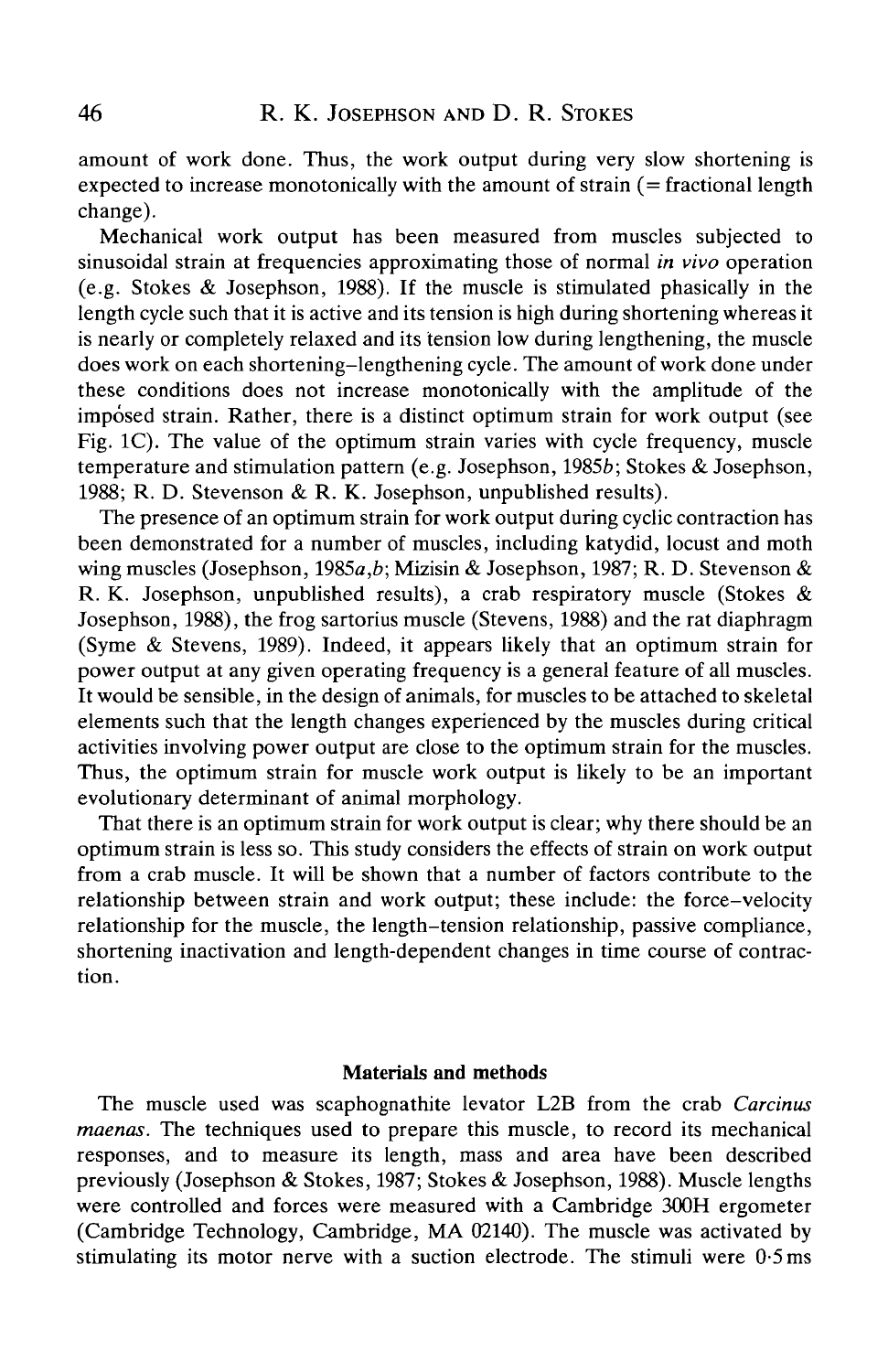current pulses whose intensity was  $1.5-2$  times that needed to evoke a maximum contraction to a burst of 10 stimuli. All measurements were made at 15°C.

Work measurements were obtained from muscles subjected to sinusoidal length change at 2 Hz, which is approximately the frequency at which mechanical work output per cycle is maximal (Stokes & Josephson, 1988). The muscle length upon which the sinusoidal length change was superimposed will be termed the average muscle length. The amplitude of the length change, the strain, is measured from minimum to maximum muscle length. A strain of 10 % indicates a length excursion from 5 % below to 5 % above the average muscle length. The muscles were stimulated phasically on each cycle with a burst of 10 shocks in 100 ms. Each experimental trial consisted of 10-12 cycles of length change and muscle stimulation. Individual trials were separated by 2min intervals. The cycle chosen for analysis was, in each case, the tenth cycle of a trial. There was considerable burst-to-burst facilitation during the early cycles of a trial (Fig. 1A). By the tenth cycle the responses had reached an approximate steady state. Force and position values for the tenth cycle were digitized (12-bit resolution, one force-position pair of samples each 0-4 ms) and analyzed with a computer. The work done either by the muscle or on the muscle for the cycle was determined as the area of the loop formed by plotting muscle force against position over a full cycle (Fig. IB). The area between the line of zero force and the lengthening limb of the work loop, from minimum to maximum muscle length, is the work required to stretch out the muscle on that cycle; and the area between the line of zero force and the shortening limb of the loop, from maximum to minimum length, is the work done by the muscle in shortening.

Experiments with each new preparation began with measurement of tension rise time, a value that was used in calculations of stimulus phase, and measurement of the relative muscle length, stimulus phase and strain that were optimum for work output (see Stokes & Josephson, 1988). Because of the position of the muscle and the ergometer, the absolute muscle length could not be measured easily until the end of an experiment. Therefore, it was not possible when doing experiments to adjust the length to be a desired fraction of the muscle resting length or of the optimal length for work output. Rather, measurements were made at the length determined to be optimum for work output or at a fixed distance, typically 0-75 mm, longer or shorter than the determined optimum. The muscles used were about 10 mm long (mean optimum length =  $10.4$  mm, s.p. =  $0.9$  mm,  $N = 36$ ), so an absolute length change of  $0.75$  mm is about  $7.5$ %. Each of the general observations reported below was replicated at least five times, each time with a different preparation. To facilitate comparisons, many of the figures (Figs 1, 2, 5, 8, 9) are based on data from the same preparation.

#### **Results**

#### *Strain and work at optimum muscle length*

At that average muscle length for which work output was maximal, the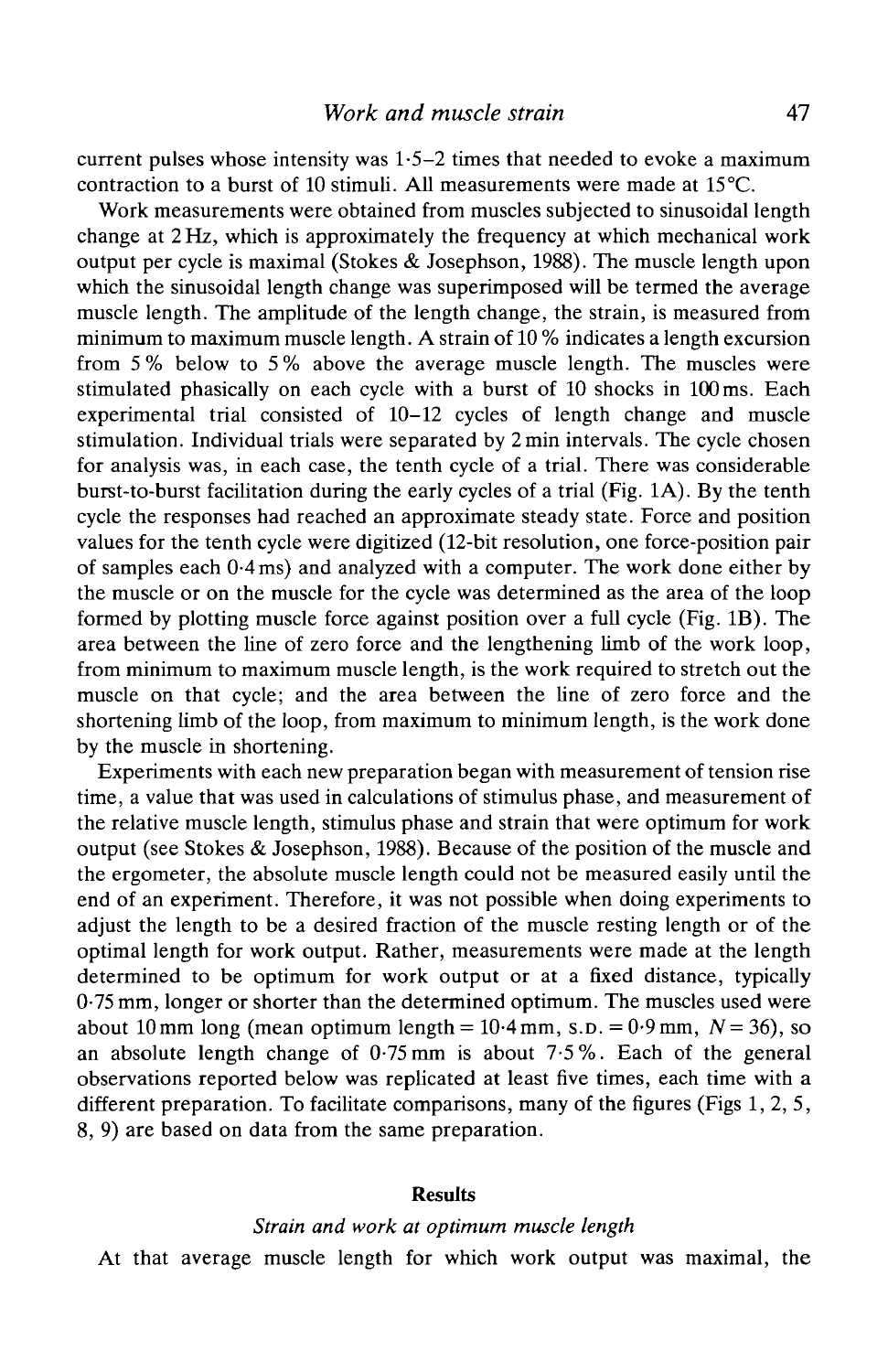relationship between muscle strain and the work output per cycle was a rather steeply rising and then falling curve (Fig. 1C). The optimum strain at the test frequency of 2Hz was about 8% (mean =  $8.2\%$  for this series, s.e. =  $0.4\%$ ,  $N = 8$ ; see also fig. 4 in Stokes & Josephson, 1988).

The total work per cycle (Fig. 1C) is the sum of the work done by the muscle in shortening (positive work) and the work required to lengthen the muscle again after it has shortened (negative work). For convenience, both shortening and lengthening work will be plotted and discussed as absolute values. For example, the term 'minimum' as applied to a lengthening work curve will indicate a point on a curve at which the absolute value of the lengthening work is less than in surrounding regions.



Fig. 1. (A) Muscle force (middle trace) during imposed sinusoidal strain (upper trace, frequency = 2 Hz) and phasic stimulation (lower trace, markers indicate bursts of 10 shocks in 100 ms). (B) Work loops at different strains. The average muscle length and stimulus phase were optimum for work output. Loop b is from the tenth cycle (marked by arrow) of Fig. 1A above. Loops a and c are plotted with dotted lines to aid discrimination. The strains in a-c were 2-7, 7-8 and 15-3%. The net work output for the three loops was  $1.56$ ,  $2.86$  and  $2.03$  J kg<sup>-1</sup>, respectively. Note that the loop at the largest strain (c) is complex with a counterclockwise component at longer lengths and a clockwise component at shorter lengths. (C) Muscle strain and work output per cycle. The average muscle length and the stimulus phase were optimum for work output at optimum strain. This is from the same preparation as Fig. 1A,B. Each point in this and in Figs 2 and 3 is the average of a determination from a set of trials at ascending strain and a determination from a set at descending strain with the same muscle.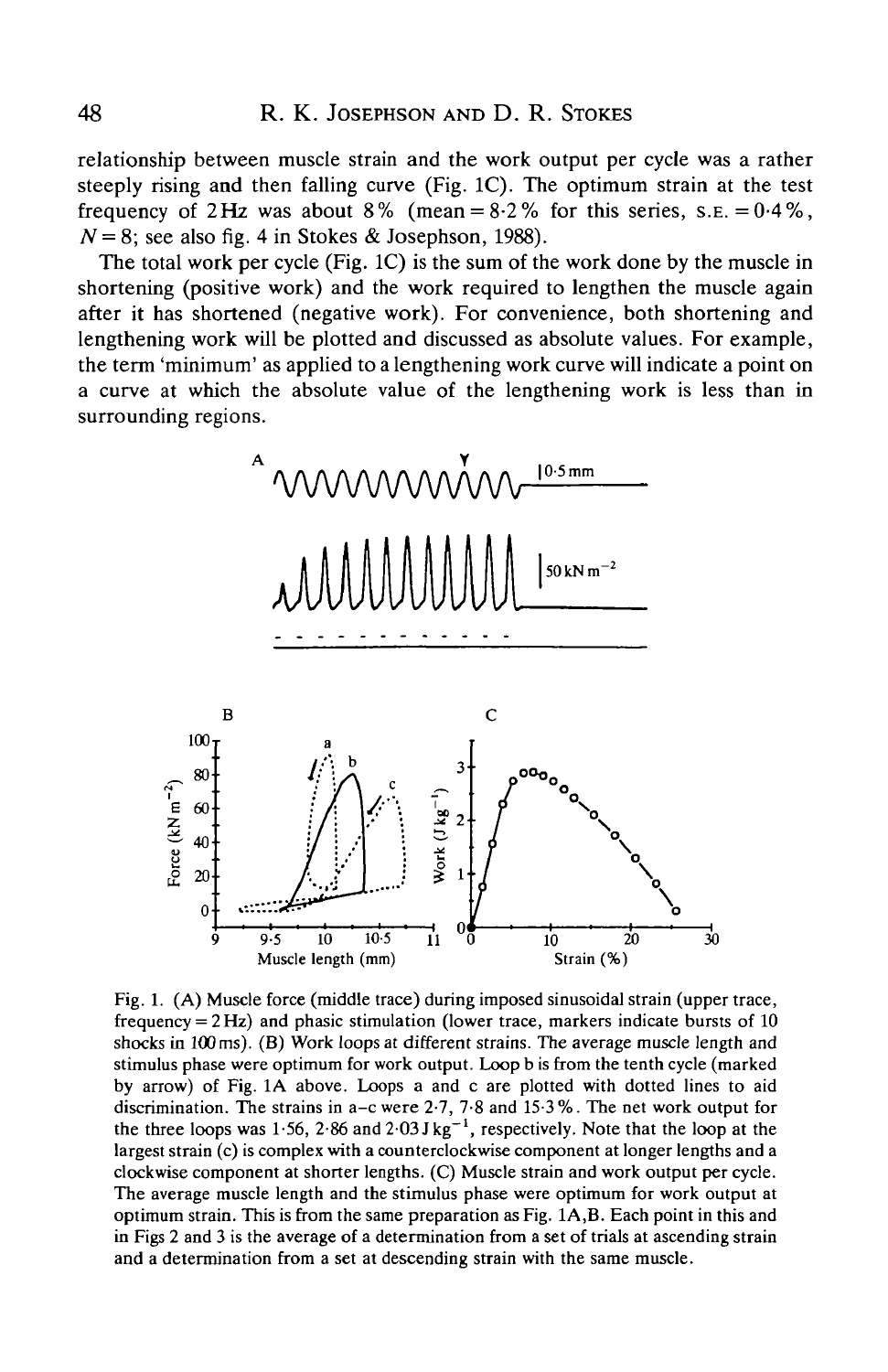The work during muscle shortening increased rapidly with increasing strain either to an approximate plateau or to a maximum with a subsequent decline in work following further increases in strain (Figs 2C, 3). The work required to



Fig. 2. (A,C,E) The relationship between muscle strain and the work done by the muscle in shortening (+work), and the work required to restretch the muscle (— work). The curves without symbols are the net work. The average muscle lengths were  $(A)$  0.75 mm less than the optimum,  $(C)$  the optimum for work output, (E) 0-75 mm greater than the optimum. The net work curve in C is the same curve as in Fig. 1. The strain in A and E, and in other figures at lengths other than the optimum length, is calculated using the optimum length; i.e. a strain of 10% indicates a length change equal to 10 % of the optimum length even when the average muscle length was longer or shorter than the optimum. (B,D,F) Maximum and minimum force during the work loops which generated the data of Fig. 2A,C,E, respectively.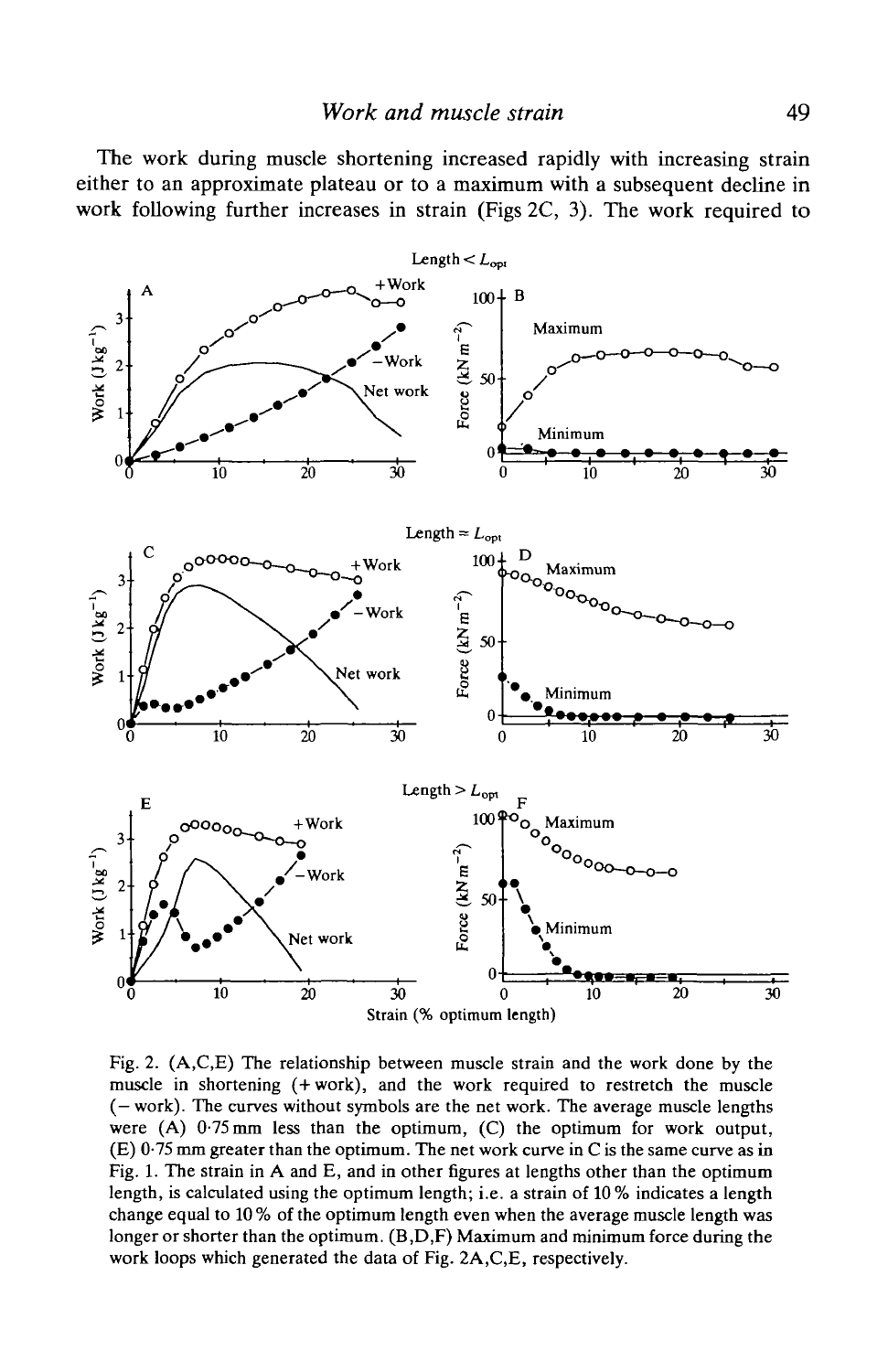lengthen the muscle initially rose with strain, but with further increase in strain there was a distinct dip in the curve to a work minimum at a strain of 5-10 % (Figs 2C, 3). The work then increased monotonically with strain. The early decline in work with increasing strain indicates that there was a decrease in the average force required to lengthen the muscle, even though the total amount of muscle stretch and the total rate of stretch both increased. It is because the shortening work reached a maximum or a plateau with increasing strain while the lengthening work increased nearly continuously with strain that the net work per cycle had an optimum strain for work output.

The changes in shortening and lengthening work with strain were a consequence of changes in the shape and position of the work loops. With increasing strain, there was a continuous decline in the maximum force during the cycle (Figs IB, 2D). In the low strain range, up to about 6-8 % strain, there was also a decrease in the minimum force per cycle with increasing strain. At strains greater than 6-8 % the minimum force developed by the muscle was nearly zero for all strain values. The work loops were entirely or almost entirely counterclockwise for strains less than the optimum strain for work output. A counterclockwise loop indicates that the force during shortening was greater than that during lengthening, and



Fig. 3. Shortening work, lengthening work and net work for four other preparations (A,B,C,D) in which the work was analyzed the same way as in Fig. 2C. The average muscle length and stimulus phase were optimum for work output in each example.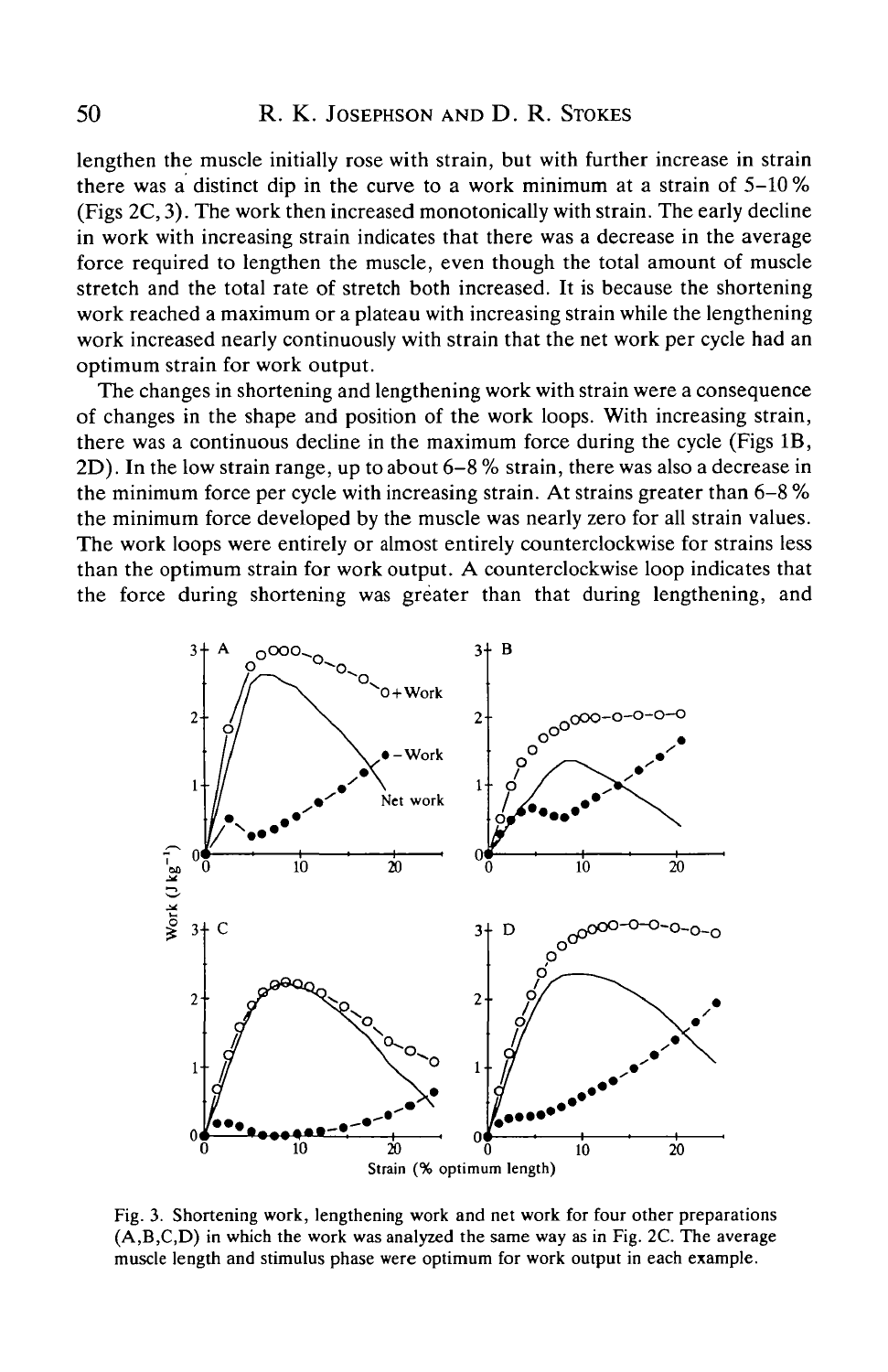therefore that the muscle did work on the apparatus during the cycle (i.e. work output was positive). Conversely, a clockwise loop indicates that the muscle force was greater during lengthening than during shortening, and therefore that work had to be done on the muscle by the apparatus to force the muscle through the cycle (i.e. net work output was negative). With strains longer than the optimum, the work loops acquired clockwise components (Fig. IB). In the length regions for which the loops were clockwise, the muscle force was greater during lengthening than during shortening and work was absorbed rather than produced by the muscle. The area of the negative work region became increasingly large with increasing strain above the optimum, which in part accounted for the declining work with strain at large strain values.

#### *Strain and work at short and long muscle lengths*

Work output was strongly dependent on the average muscle length (Fig. 4). The work per cycle dropped sharply as the average muscle length was made shorter or longer than the optimum length. At a length 0.75 mm less than the optimum length  $(= 6.7 - 8.5\%$  below optimum length) the average work output was 53.9% of that at the optimum length (s.  $E = 3.4\%$ ,  $N = 18$ ). At a muscle length 0.75 mm greater than the optimum length, the work output averaged 51-4 % of that at the optimum length (s.e. = 4.1%,  $N = 18$ ). The work output was near zero or negative at lengths which differed from the optimum by more than about 15 %.

The relationships between strain and work were examined in detail at average muscle lengths 0-75 mm below and 0-75 mm above the optimum muscle length for work output. At the shorter muscle length the work during shortening rose with



Fig. 4. Work output and average muscle length. The points were collected at estimated values for optimum strain and stimulus phase. The continuous line is for the preparation of Figs 1 and 2. The symbols are from nine other preparations. Each symbol type represents a different muscle. These nine preparations were selected because these were the muscles which had been examined over the widest ranges of muscle length.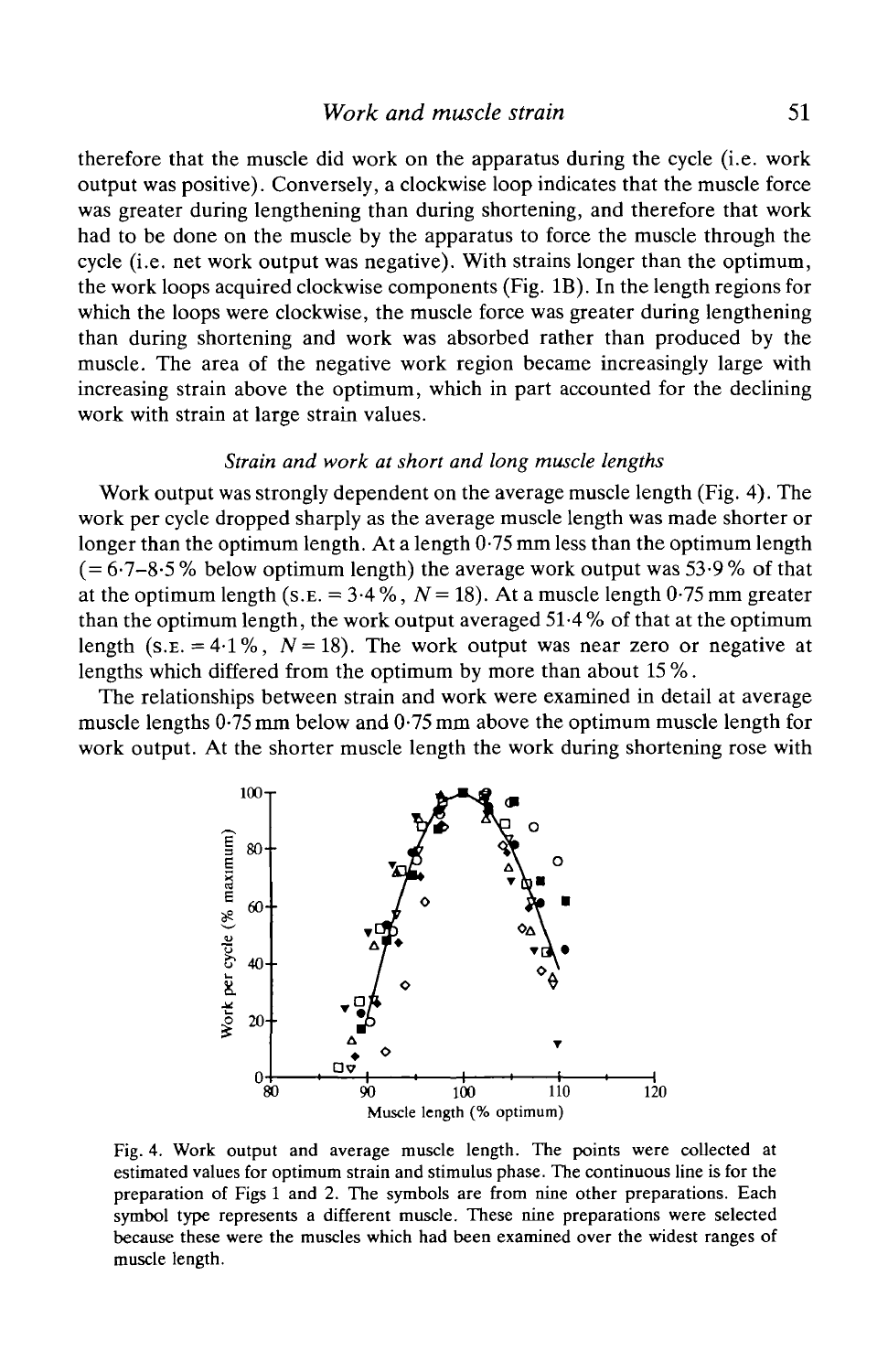increasing strain through most or all of the strain range examined (Fig. 2A). The work during shortening was examined at short muscle lengths in five preparations. In two of the five, there was some decline in shortening work at strains greater than about  $20\%$  (e.g. Fig. 2A); but in the other three preparations shortening work increased with strain to the largest strain tested which was about 30 %. In all preparations the lengthening work, the work required to restretch a muscle after it had been allowed to shorten, increased monotonically with strain (Fig. 2A). At the shorter muscle length, the relationship between net work per cycle and strain had a very broad peak with a maximum at strain values appreciably higher than was the case with muscles at the optimum length (mean optimum strain at the short length =  $14.4\%$ , s.e. =  $1.4\%$ ,  $N = 8$ ). At the optimum strain and phase for work output, the work loops for the shorter muscle were wide and complex, with both a clockwise and a counterclockwise component (Fig. 5). The maximum force per cycle at the shorter muscle length rose with strain to a broad plateau, and minimum force per cycle was small at all strain levels (Fig. 2B).

If the average muscle length was increased to  $0.75$  mm above the optimum length for work output, the early peak and trough in the curve relating strain and lengthening work became much more pronounced than at the optimum length (Fig. 2E), and the minimum force per cycle at low strains was greater than at the optimum length (Fig. 2F). Otherwise the relationships between force, work and strain, and the shapes of the work loops, were much as they were at the optimum muscle length (Figs 2, 5).

#### *Muscle length and contraction time course*

Changing the muscle length did not alter the rise time of an isometric



Fig. 5. Work loops at different average muscle length. The strain for each loop was that giving maximum work output at that muscle length. The average muscle length in A was  $0.75$  mm less than the optimum length (=7.5% less than optimum); in B the average length was at the optimum length, and in C the average length was 0-75 mm  $(= 7.5\%)$  greater than the optimum length. The strain and work output for each loop were: (A)  $12.8\%$ ,  $2.50$  J kg<sup>-1</sup>; (B)  $7.8\%$ ,  $2.85$  J kg<sup>-1</sup>; (C)  $7.8\%$ ,  $2.5$ 1 J kg<sup>-1</sup>.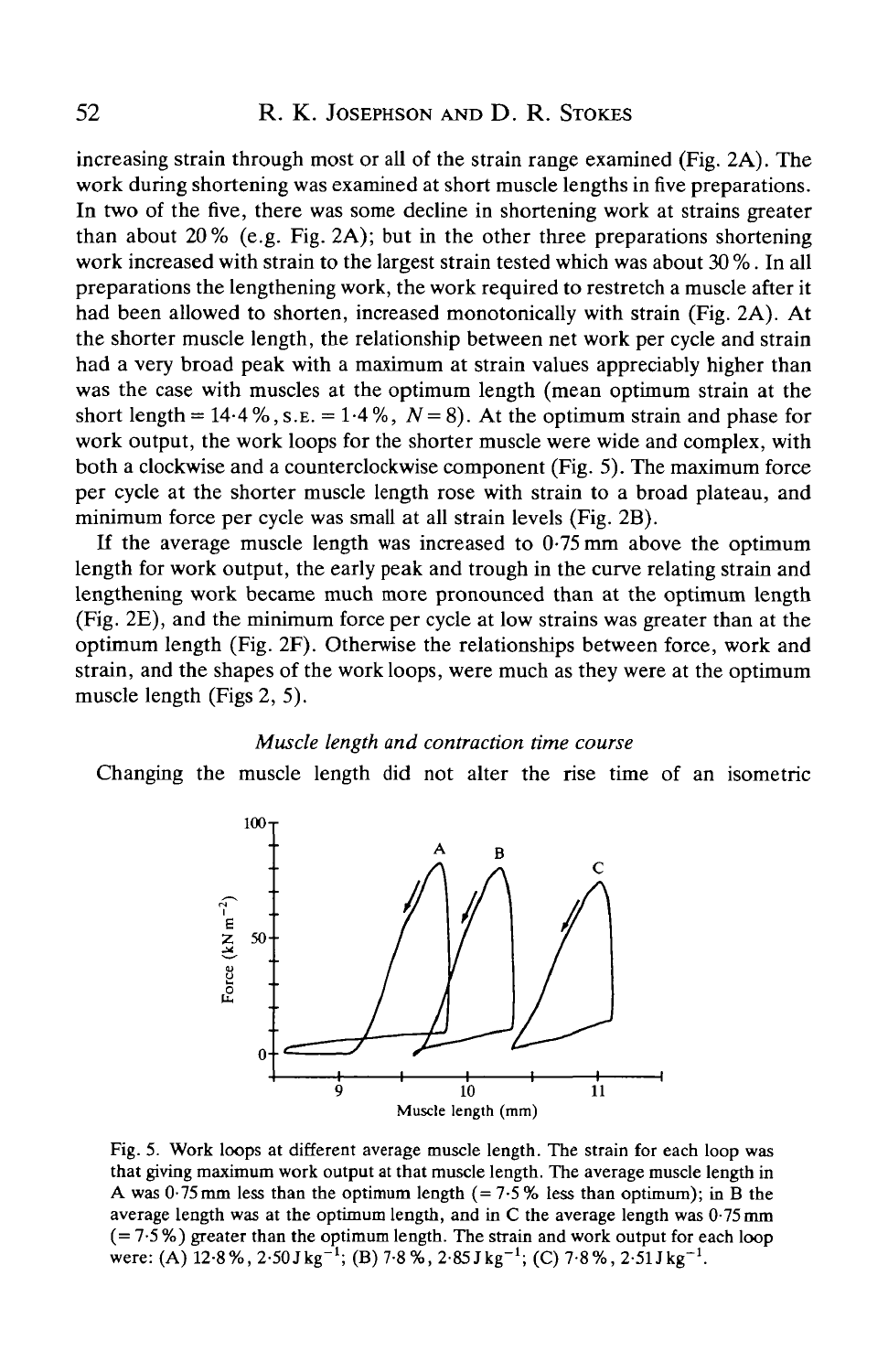contraction, but it did change the relaxation rate (Figs 6, 7). The time from peak tension to 50 % relaxation increased more than two times, and from peak tension to 90 % relaxation more than three times as the length was increased from 1 mm below to lmm above the optimum length for work output (Fig. 7A). There was also an increase in isometric tension with length (Fig. 7B). Muscle force and relaxation time did not increase *pari passu.* The increasing force nearly reached a plateau with increasing length, while the relaxation time increased approximately linearly with length (Fig. 7).

# *Shortening inactivation*

When a muscle was held isometrically at the optimum length for work output and stimulated at 2 Hz, relaxation between bursts of stimuli was incomplete and there was considerable fusion of tension from burst to burst (Fig. 8A). It is this incomplete relaxation which produced the elevated minimum tension at zero strain in Fig. 2D. At muscle lengths longer than the optimum, there was even less relaxation between bursts, and a higher minimum tension at zero strain (Fig. 2F). Subjecting the muscle to sinusoidal strain, with a phase between stimulation and strain which was optimum for work output, reduced the minimum muscle tension. Muscle relaxation between bursts was more complete than for a muscle held at constant length (Figs 2D,F, 8B).

Part of the reduction in minimum force with applied strain might have been due to release of stretched series and parallel elastic elements during the imposed



Fig. 6. The effect of muscle length on the amplitude and time course of' isometric tension. (A) Muscle length  $0.5$  mm (=  $5.2$ %) less than the optimum length for work output. (B) Muscle length  $1.0 \text{ mm}$  (=  $10.4 \%$ ) longer than the optimum length. The muscle was stimulated with bursts of stimuli (10 shocks in 100 ms) at a frequency of 2 Hz. The traces in the right column are the last contractions of each set at a higher sweep speed. The arrows indicate 90% relaxation.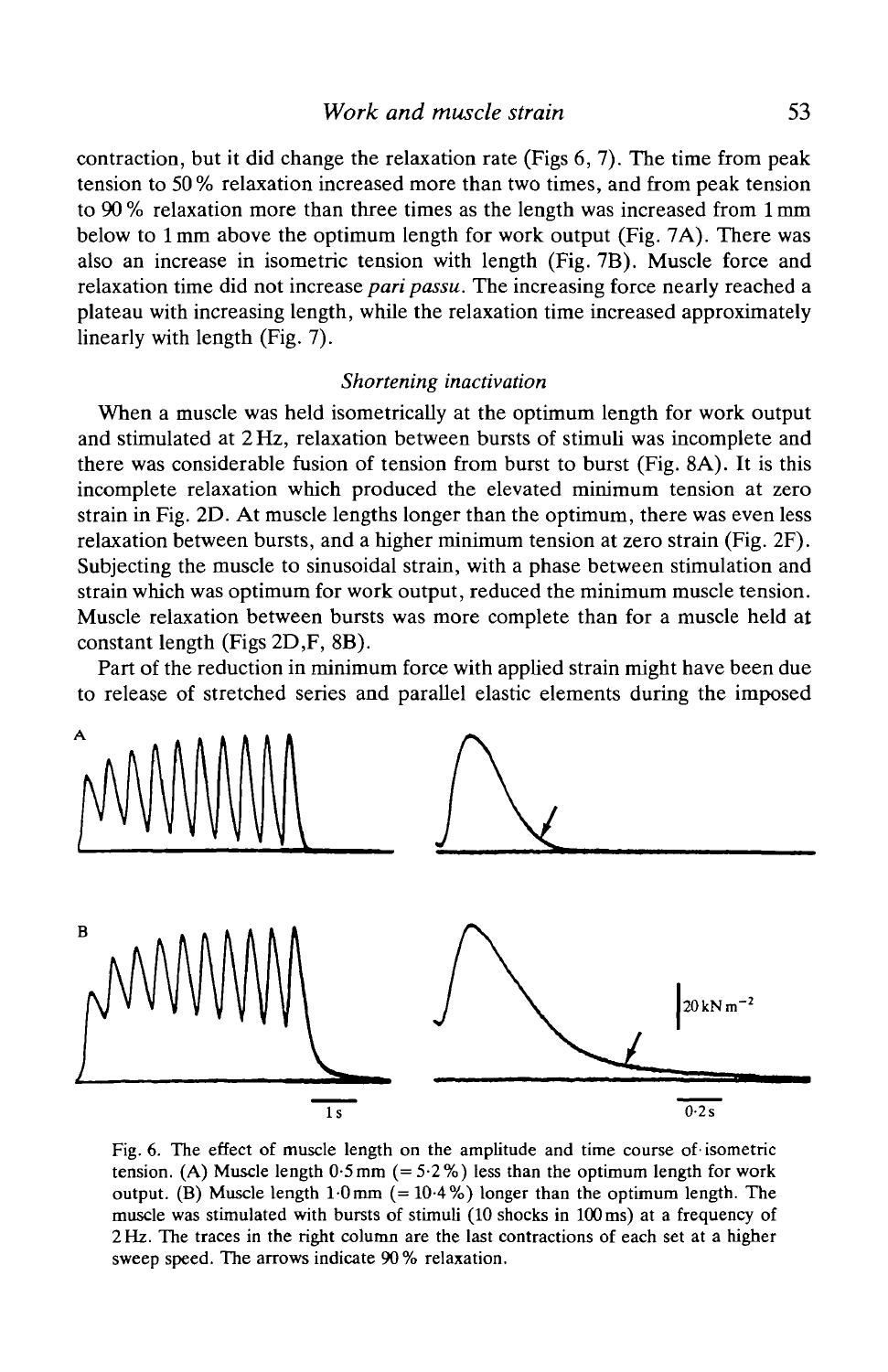shortening. But this was not the entire reason for the decline in minimum tension with strain. Fig. 9A compares work loops at optimum average muscle length. Loop 1 was at low strain, loop 2 at the optimum strain for work output, and loop 3 was for the unstimulated muscle subjected to the same strain as that in loop 2.



Fig. 7. The effects of muscle length on  $(A)$  the time course of contraction and  $(B)$  its amplitude. The contraction measured in each case was the tenth response, which was the last response in a set of contractions like those in Fig. 7. P-50% is the relaxation time measured from contraction peak to 50 % relaxation; P-90 % is the relaxation time to 90% relaxation. Vertical lines are standard errors  $(N = 6$  preparations).



Fig. 8. Strain enhances muscle relaxation. (A) Isometric contractions to bursts of stimuli (10 shocks in 100 ms) at 2 Hz. (B) Muscle responses under the same stimulus conditions, but with imposed sinusoidal strain  $(6.5\%)$  at the phase giving optimum work output. The upper trace in each set is muscle length, the middle trace force, and the lower trace a stimulus marker.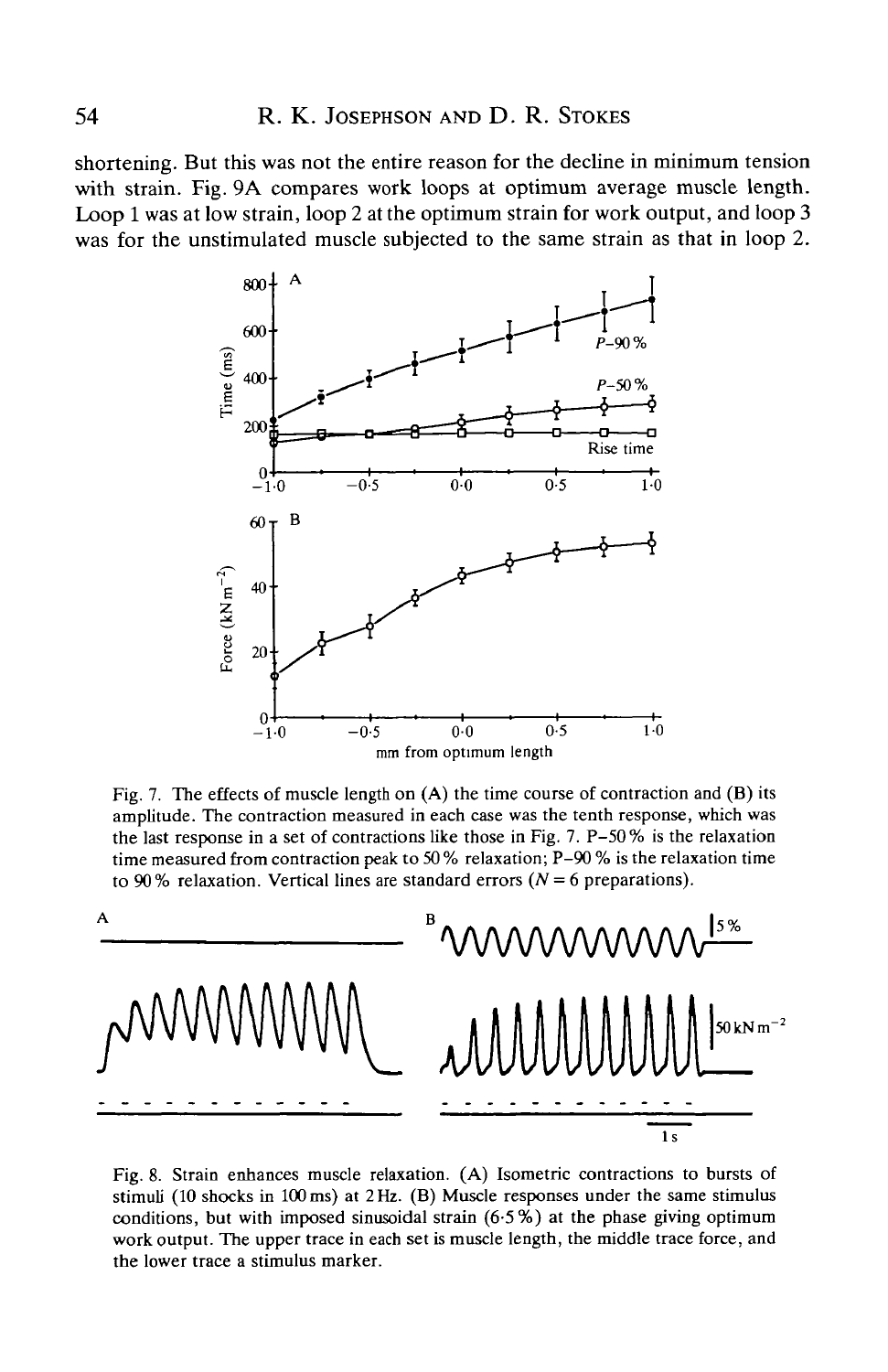Loops 1 and 2 are counterclockwise, loop 3 clockwise. During the lengthening portions of the cycles with stimulation (lower limbs of loops 1 and 2), the force at equivalent muscle lengths was less for the loop with the greater strain. If nothing else had happened within the muscle, the elastic elements which were released during shortening should have been equivalently restretched during lengthening, and at the same length during the lengthening phase the tension should have been similar in the two loops.

It should be noted that the force during the lengthening portion of loop 2 in Fig. 9A was not different from the force during lengthening of the unstimulated muscle (upper limb of loop 3). In the cycle of loop 2 the muscle was totally inactive at the end of the shortening, and no more resistant to stretch than an unstimulated muscle. Following the smaller shortening in the cycle with lower strain (loop 1), the muscle was still capable of bearing considerable tension. It appears that the greater the amount of allowed shortening, or possibly the greater the speed of shortening, the more closely the resistance of the muscle to subsequent stretch approached that of an inactive muscle. Shortening inactivated the contractile response of the muscle.

Muscle inactivation with shortening is seen even more clearly in muscles operating at lengths longer than the optimum for work output (Fig. 9B). At the longer length, the minimum tension between bursts of stimuli during isometric contraction was greater than at the optimum length, and the decline in minimum force with strain was more pronounced (compare Fig. 2D and 2F). Fig. 9B compares three loops at increasing strain from a stimulated muscle and one loop from the unstimulated muscle. In the loops with stimulation (loops 1-3), the greater the preceding shortening, the smaller the force at similar muscle lengths



Fig. 9. Work loops at different strain. (A) Muscle length at the optimum for work output. The muscle was stimulated at the optimum phase for work output in loops 1 and 2; loop 3 is from the unstimulated muscle. The strain and work output for the three loops were: 1, 2.7%,  $1.56J kg^{-1}$ ; 2, 7.8%, 2.86Jkg<sup>-1</sup>; 3, 7.8%, -0.35Jkg<sup>-1</sup>. (B) Muscle length 7-5 % greater than the optimum length. Loops 1-3 are with phasic stimulation, loop 4 without stimulation. The strain and work output were: 1, 2-7%,  $0.65$  J kg<sup>-1</sup>; 2, 5<sup>2</sup> %, 1.61 J kg<sup>-1</sup>; 3, 7.8%, 2.65 J kg<sup>-1</sup>; 4, 7.8%, -0.43 J kg<sup>-1</sup>.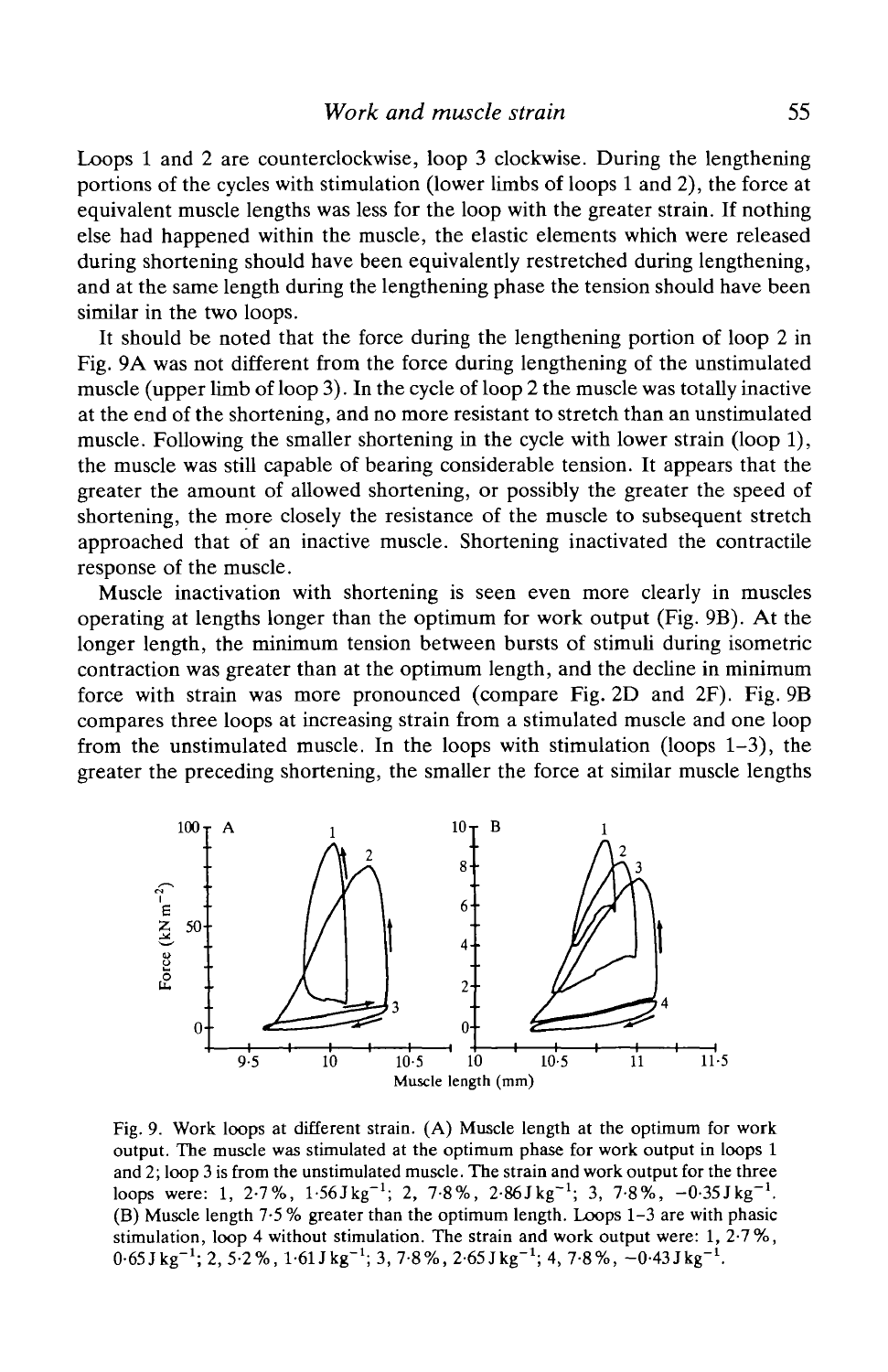# 56 R. K. JOSEPHSON AND D. R. STOKES

during lengthening. At the longest strain, the muscle force during elongation was scarcely different from that of the unstimulated muscle (compare the lower limb of loop 3 and the upper limb of loop 4); following the longer strain, the muscle was essentially fully inactivated. Resistance to stretch may be defined as the slope of the line relating force and length (i.e. dP/dL where *P* is muscle force and *L* muscle length). Up to at least the midpoint of the lengthening half-cycle (muscle length =  $10.75$  mm in Fig. 9B), the slope of the force curve during lengthening is greater the smaller the total strain for the cycle. Thus, the resistance of the muscle to stretch was greater following small shortening than following large shortening. The decrease in stretch resistance with increase of shortening is another indication of shortening-induced inactivation of the muscle.

#### **Discussion**

# *Some questions and partial answers*

*Why, when the average length is at or above the optimum for work output, does the work done during muscle shortening rise to a broad plateau or a peak rather than continue to increase with added strain (Figs 2C,E, 3)?*

If the cycle frequency is constant, increasing the distance moved per cycle (i.e. the strain) increases the shortening or lengthening velocity in equivalent parts of the cycle. For the scaphognathite muscle, as with other muscles, there is an inverse relationship between shortening velocity and muscle force, a relationship typically expressed as a force-velocity curve (Josephson & Stokes, 1987). Thus, increasing strain increases shortening velocity and decreases muscle force during shortening. This decline in force limits work output, and is certainly part of the reason why shortening work does not increase continuously with increasing strain.

The net work per cycle is the area of the work loop created by plotting muscle force against length (e.g. Fig. IB). With increasing strain the work loops are expanded along the length axis, while the decreasing force associated with increasing strain compresses the loops along the force axis. It is appropriate to ask if the vertical compression more than compensates for the horizontal expansion, as would be required if the explanation offered above for the failure of shortening work to increase continuously with increasing strain is correct. One way to approach this is to ask what would be the relationships between force, work and strain during sinusoidal shortening if one considered only the force-velocity properties of the muscle. The following model ignores changes in isometric force with muscle length and changing states of muscle activation with time or distance, and assumes that a single force-velocity relationship will obtain throughout muscle shortening.

The model: assume that during shortening:

$$
(P+a)(V+b) = (P_0 + a)b , \t\t(1)
$$

(Hill, 1938) where *P* is force, Vis shortening velocity and *a, b, Po* are constants. For muscle L2B at 15°C (Josephson & Stokes, 1987),  $a = 4.63 \text{ N cm}^{-2}$ ,  $b =$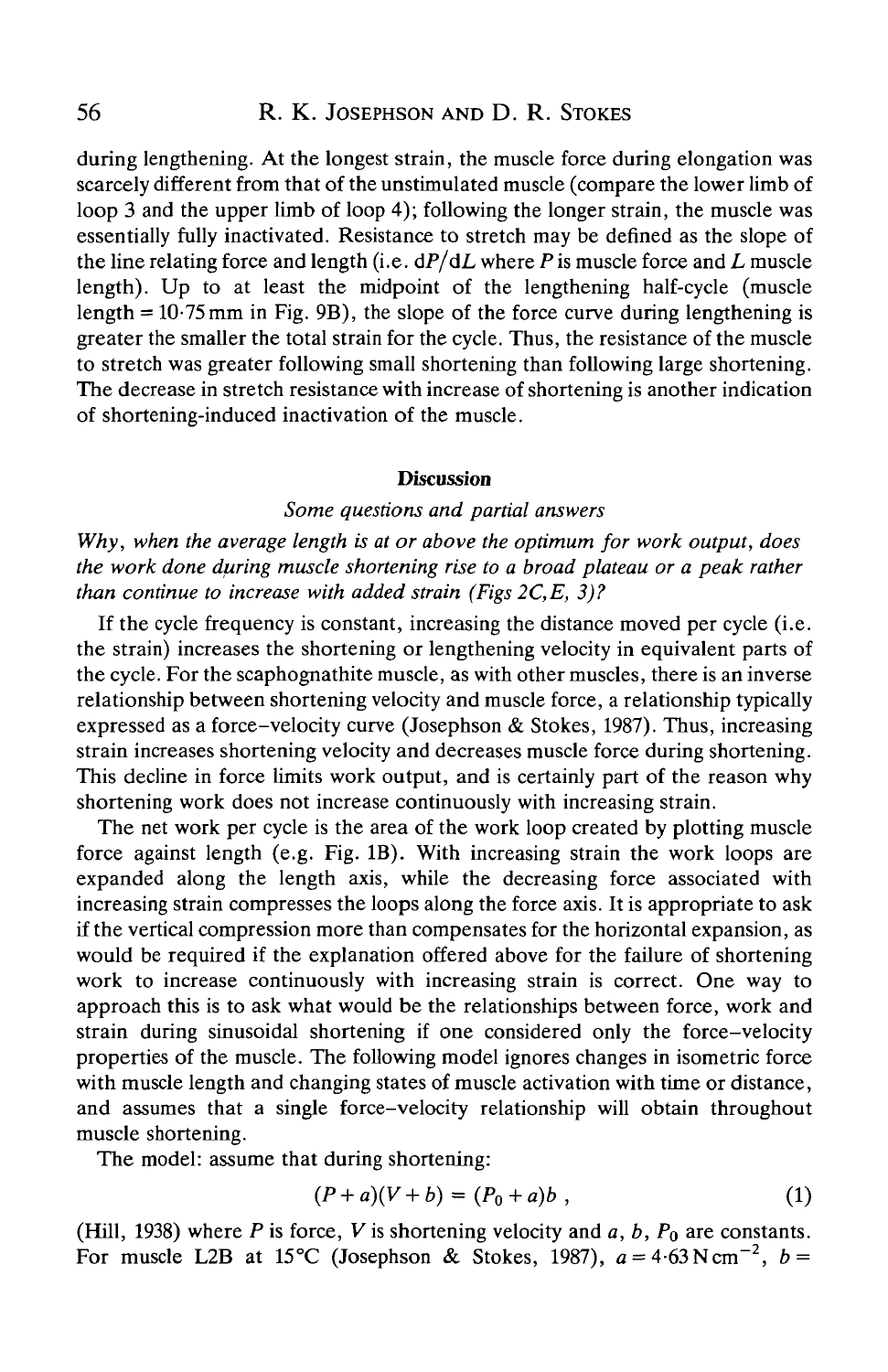$0.77$  lengths s<sup>-1</sup>,  $P_0 = 11.3$  N cm<sup>-2</sup>. Length change ( $\Delta L$ ) is the difference between existing muscle length  $(L)$  and average muscle length  $(\overline{L})$ :

$$
\Delta L = L - \bar{L} \ .
$$

For sinusoidal length change:

$$
\Delta L = \Delta L_0 \sin(\omega t) ,
$$

where  $\Delta L_0$  is the maximum value of  $\Delta L$ ,  $\omega$  is the angular velocity (radianss<sup>-1</sup>) and *t* is time.  $V = d(\Delta L)/dt = \Delta L_0 \omega \cos(\omega t)$ .

Since

$$
\cos(\omega t) = \pm \sqrt{1 - [\sin(\omega t)]^2}
$$

and

$$
\sin(\omega t) = \Delta L / \Delta L_0 ,
$$
  
\n
$$
V = \Delta L_0 \omega \sqrt{1 - (\Delta L / \Delta L_0)^2} .
$$
 (2)

Combining equations 1 and 2 and rearranging gives:

$$
P = \frac{(P_0 + a)b}{\Delta L_0 \omega \sqrt{1 - (\Delta L/\Delta L_0)^2} + b} - a
$$
  
Work =  $\int_{+\Delta L_0}^{-\Delta L_0} P dL$ .

and

The expected force throughout a shortening half-cycle and the shortening work over the half-cycle were determined with a computer program for evaluating mathematical functions (MathCAD, Cambridge, MA 02139). The parameters used in the force-velocity relationship were those determined earlier for the scaphognathite muscle (Josephson & Stokes, 1987). The expected force during muscle shortening is a U-shaped function of muscle length (Fig. 10). At the



Fig. 10. Expected muscle force throughout shortening, based on measured forcevelocity properties of the scaphognathite muscle and the assumption that the muscle is fully active throughout the shortening phase of the cycle.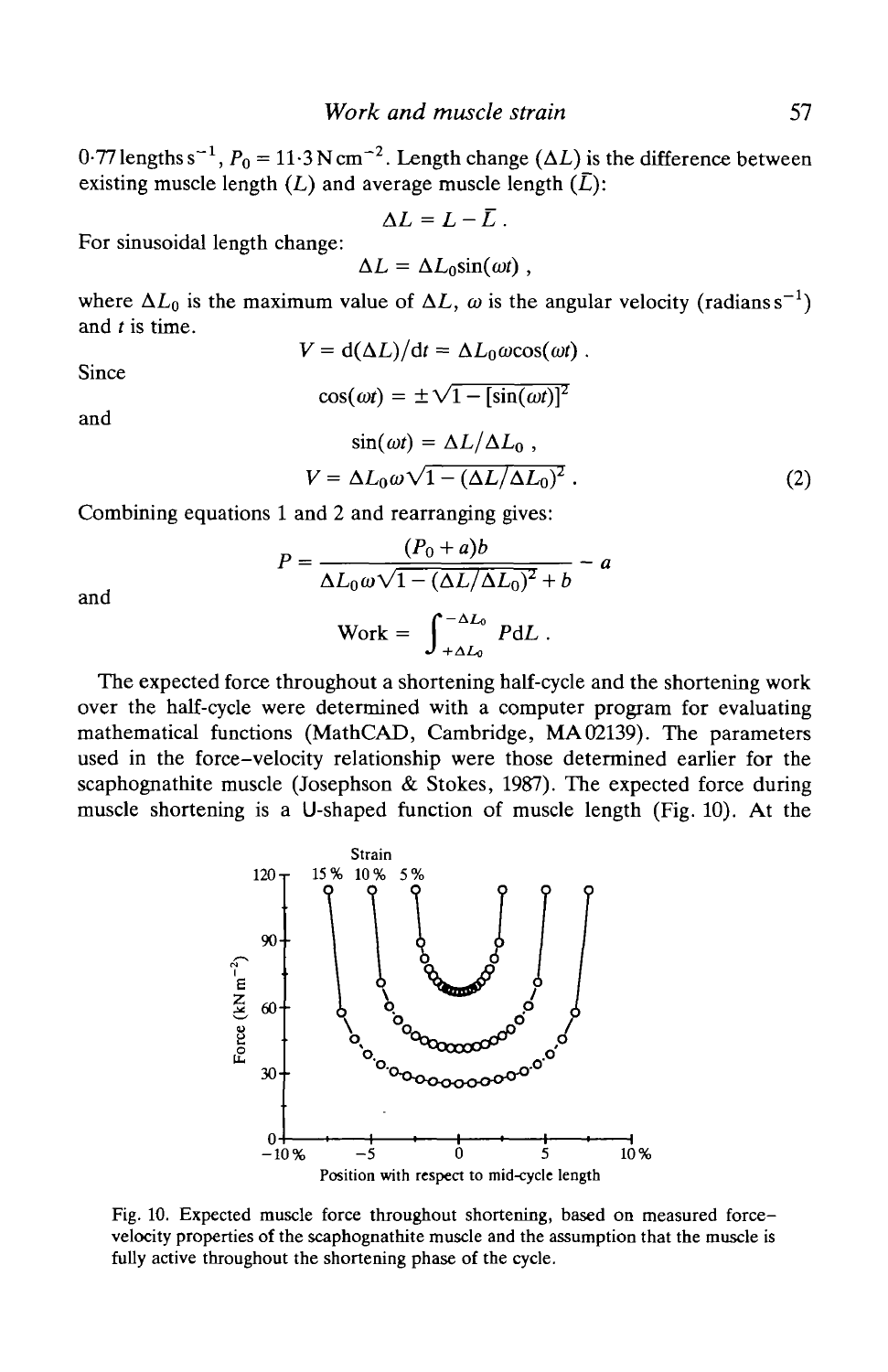maximum and minimum lengths, where the velocity is 0, the force is *Po.* The minimum force through a cycle, as expected, declines with increasing strain. Interestingly, the U-shaped curves have rather fiat bottoms. The combination of a hyperbolic force-velocity relationship and a sinusoidal length trajectory results in muscle force which is nearly constant over most of the shortening half-cycle. The work per cycle predicted by the model rises with strain to a maximum at about 15 % strain, and falls thereafter (Fig. 11). The shape of the relationship between shortening work and strain is not greatly dissimilar in the model from that for real muscles. The work output predicted by the model is greater than that in real muscles, but not alarmingly so. It should be remembered that the model is based on a muscle which would be fully active through the whole of shortening, while in the experiments with real muscles the state of activation rises during stimulation and falls thereafter, and is presumably not maintained through the whole of the shortening half-cycle. The point which emerges from these considerations is that the force-velocity relationship for the crab muscle does, in itself, predict that shortening work should not rise continuously with strain.

*Why does the work during shortening rise continuously with increasing strain, up to rather large strains, if the average muscle length is shorter than the optimum length (Fig. 2A)?*

Maximum isometric, tetanic tension for scaphognathite muscle L2B is achieved at muscle lengths 10-20 % greater than the longest muscle length reached *in vivo* (Josephson  $\&$  Stokes, 1987). The optimum muscle length for work output is slightly longer than the maximum *in vivo* length (Stokes & Josephson, 1988). The optimum length for work output is on the rising limb of the isometric lengthtension curve, but not far from the maximum of this curve. The length-tension curve for the scaphognathite muscle is quite narrow, and the rising phase of the



Fig. 11. Shortening work as a function of strain. Each point in the theoretical curve is a measurement of the area beneath a curve like one of the three shown in Fig. 10. The 'actual' shortening work is the upper curve in Fig. 2C.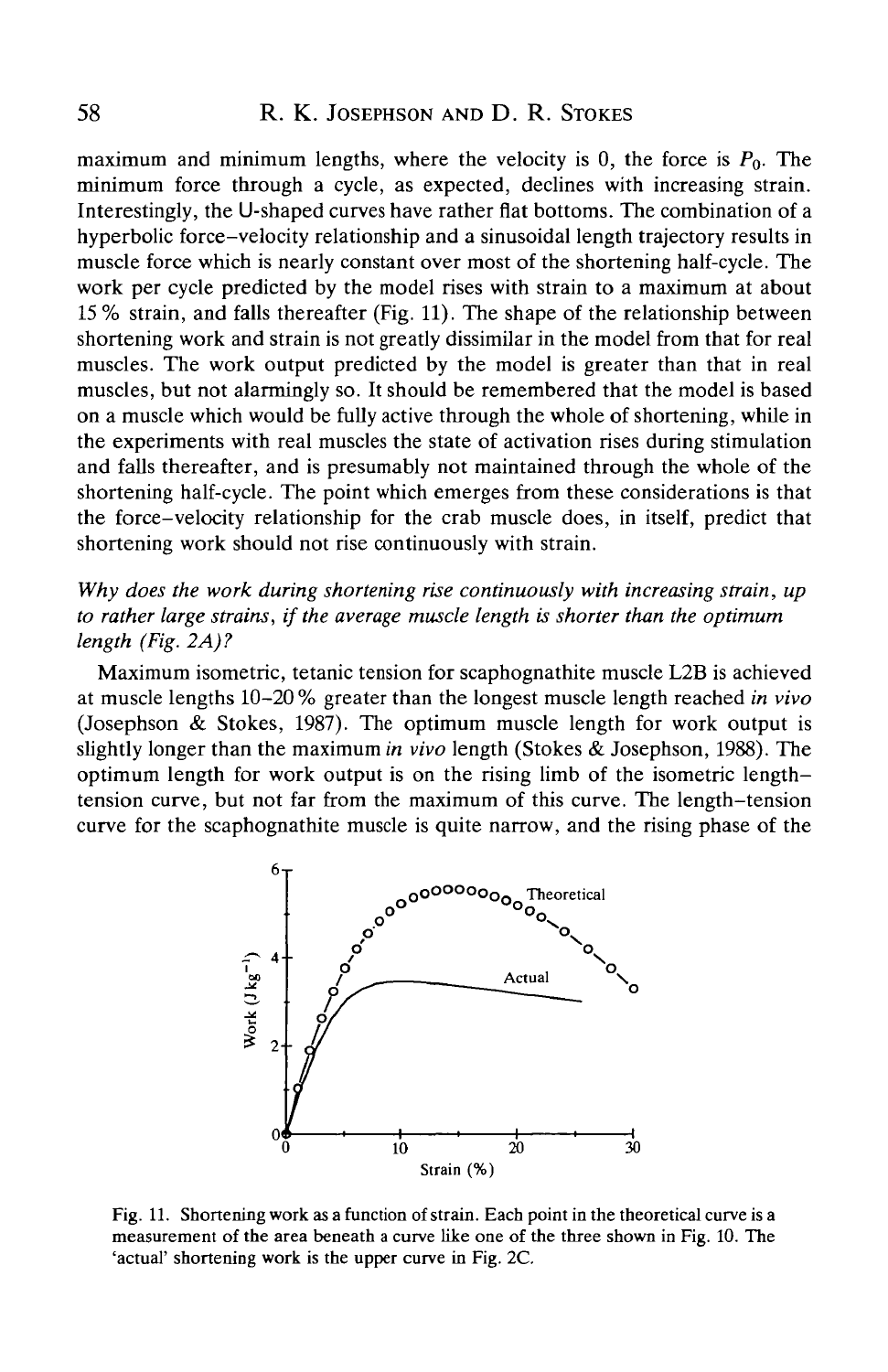curve is especially steep (Josephson & Stokes, 1987). The short muscle length examined was 7-8 % below the optimum length, which is significantly down on the ascending limb of the length-tension curve. For a muscle on the ascending limb of the length-tension curve, increasing strain can be expected to have two effects. It should increase the shortening velocity which, for reasons discussed above, should reduce the force throughout the shortening half-cycle. But increasing strain will also increase the maximum muscle length during the cycle and move the portion of the work loop that is at longer muscle lengths into a position on the length-tension curve that is more favorable for force production. Apparently the latter effect, increasing force because of operating at longer absolute muscle lengths for at least part of the loop, is more significant than decreasing force because of increasing velocity. At the short length, muscle force increases with strain or remains nearly constant through most or all of the strain range examined (Fig. 2B). It is because force does not decline with increasing strain at the short muscle length that work during shortening continues to increase with strain for muscles at the short length.

# *What causes the dip at low strain levels in the curve relating the work required to stretch a muscle and total muscle strain (Figs 2C,E, 3)?*

At 2 Hz cycle frequency, and at low strain, muscle relaxation is incomplete in the intervals between stimulus bursts (Fig. 2D,F). During the early part of the lengthening half-cycle, muscle elongation is opposed by the residual force evoked by the preceding burst of stimuli. More work is required to stretch out the resisting muscle than would be required were the muscle fully relaxed. For strains up to 3-5 %, the lengthening work rises rapidly with strain. However, the increased strain also leads to greater muscle relaxation (Fig. 2D,F) and diminished resistance to stretch. For strain in the general range of 3-8 *%*, the reduction in muscle force and resistance to stretch with increasing strain dominates over the expected increase in work with increasing distance of stretch. In this range the lengthening work declines with strain, thus reversing the early increase in lengthening work with strain and creating a dip in the work curve. At still higher strains, the distance of elongation again becomes the major factor and the work again rises with strain.

The increased muscle relaxation with increasing strain is a manifestation of shortening inactivation. lnactivation of contractile activity induced by shortening has been reported for vertebrate skeletal muscles of several kinds (Jewell  $\&$ Wilkie, 1960; Joyce & Rack, 1969; Edman & Kiessling, 1971; Briden & Alpert, 1972; Edman, 1975, 1980; Lannergren, 1978). Shortening inactivation and its lengthening counterpart, stretch activation, are particularly prominent features of insect asynchronous muscles (for reviews, see Pringle, 1978, 1981). It is stretch activation and shortening inactivation that allow oscillatory contraction of insect asynchronous muscle when these are activated while the muscle is attached to an inertial load. The functional significance of shortening inactivation in skeletal muscles other than insect asynchronous muscles has been uncertain. In the crab respiratory muscle, shortening inactivation can greatly decrease the work required to restretch a muscle following shortening and can significantly increase the net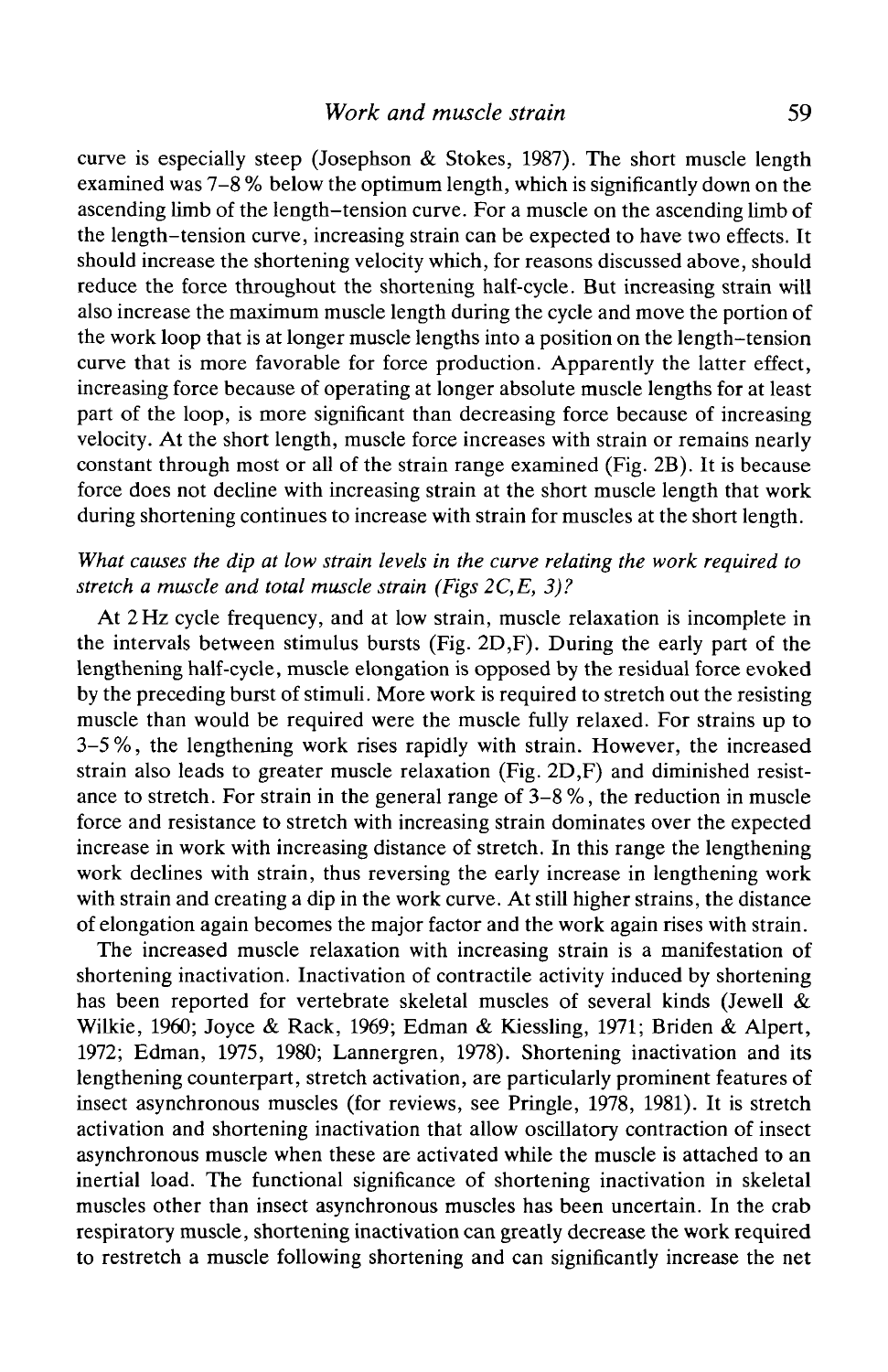work available from the muscle in the strain range 5-10 %, which is likely to be the strain range at which the muscle normally operates.

*Why is the early dip in lengthening work absent at the short muscle length tested and why is it more pronounced at long muscle lengths than at the optimum length (Fig. 2)1*

At the short muscle length, relaxation is fast enough to be complete or nearly so by the beginning of the lengthening portion of the cycle. Thus shortening inactivation, which is the phenomenon that produces the early dip in the lengthening work, is of little consequence, at least not at the 2 Hz cycle frequency. Increasing the muscle length decreases the rate of relaxation and increases the amount of tension fusion between adjacent bursts of stimuli. At longer muscle lengths relaxation is slower, tension fusion greater, and shortening inactivation and its consequence, a dip at low strain levels in the work required to restretch the muscle, become more prominent.

Prolongation of relaxation with increasing muscle length, similar to that described here for crab muscles, has been reported for frog muscles (Hartree & Hill, 1921; Jewell & Wilkie, 1960; Close, 1972), cat muscles (Rack & Westbury, 1969) and insect muscles (Josephson, 1973). An increase in myofibrillar calcium sensitivity with increasing muscle length has been found in a number of different muscles (for a review, see Stephenson & Wendt, 1984). An increase in calcium sensitivity would allow contraction at lower calcium levels as calcium is withdrawn from the cytoplasm during relaxation, and could be responsible, at least in part, for the prolongation of relaxation.

Supported by NSF grants DCB-8416277 and DCB-8811347. We thank R. Shockley for assistance in the experiments, and A. Novicki, J. Malamud, D. Stevens, R. D. Stevenson and D. Syme for comments on the manuscript.

#### References

- BRIDEN, K. L. & ALPERT, N. R. (1972). The effect of shortening on the time-course of active state decay. J. gen. Physiol. 60, 202-220.
- CLOSE, R. I. (1972). The relations between sarcomere length and characteristics of isometric twitch contractions of frog sartorius muscle. *J. Physiol.*, *Lond.* 220, 745–762.
- EDMAN, K. A. P. (1975). Mechanical deactivation induced by active shortening in isolated muscle fibres of the frog. *J. Physiol., Lond.* **246**, 255-275.
- EDMAN, K. A. P. (1980). Depression of mechanical performance by active shortening during twitch and tetanus of vertebrate muscle fibres. Acta physiol. scand. 109, 15–26.
- EDMAN, K. A. P. & KIESSLING, A. (1971). The time course of the active state in relation to sarcomere length and movement studied in single skeletal muscle fibres of the frog. *Acta*
- *physiol. scand.* 81, 182-1%. HABTREE, W. & HILL, A. V. (1921). The nature of the isometric twitch. *J. Physiol., Lond.* **55,** 389-411.
- HILL, A. V. (1938). The heat of shortening and the dynamic constants of muscle. *Proc. R. Soc.*
- JEWELL, B. R. & WILKIE, D. R. (1960). The mechanical properties of relaxing muscle. *J. Physiol., Lond.* **152,** 30-47.